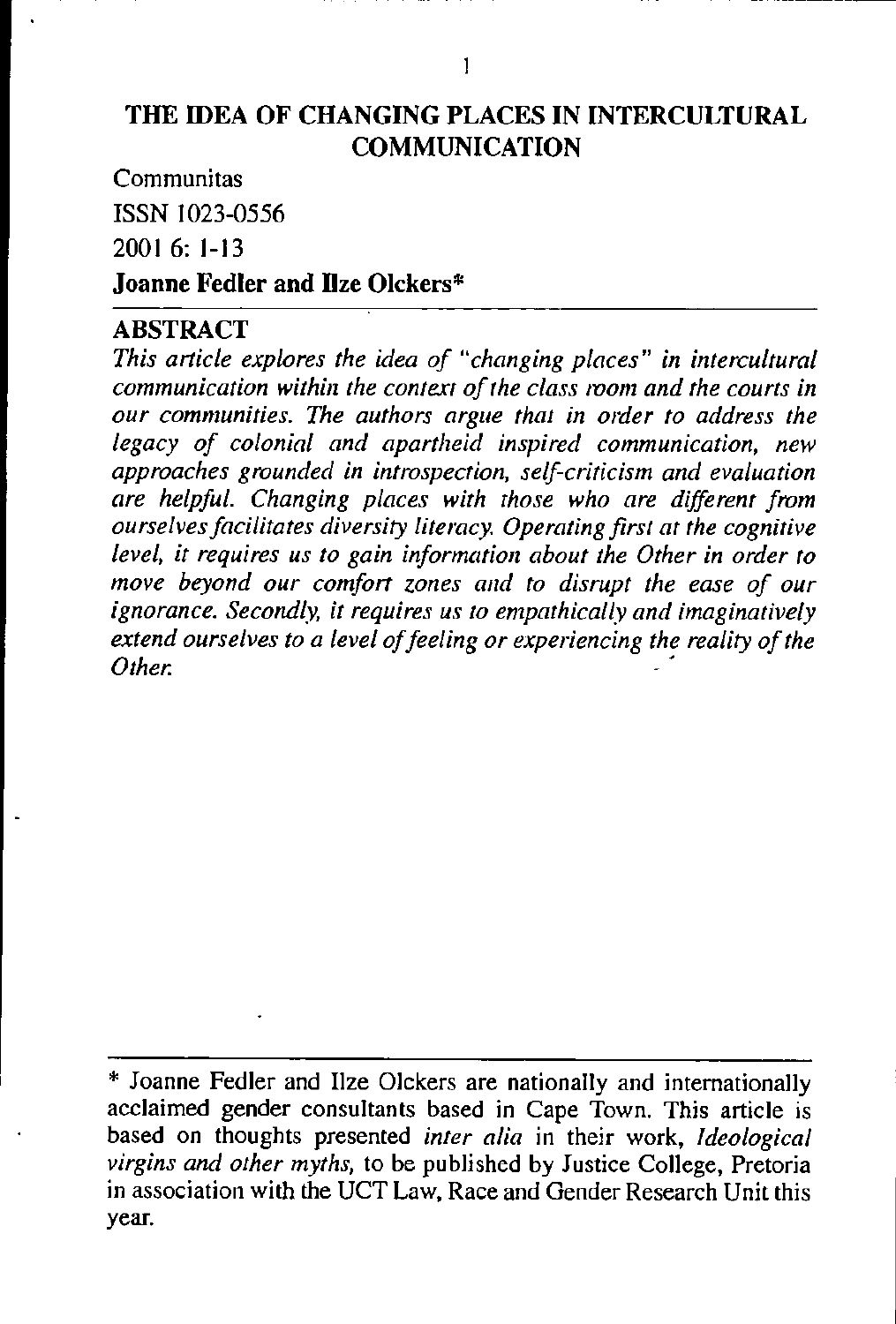# **INTRODUCTION**

*Greetings! I am pleased to see that we are different. May we together become greater than the sum of both of us.* 

- Vulcan greeting from Star Trek

The principle of changing places is the core dynamic in the process of becoming literate about diversity. In order to figuratively "change places" with another, we must undertake two conceptual activities. The first operates at a cognitive level where we gather information about others to gain knowledge of how they are situated in the world. The second is empathic and imaginative, in which we extend ourselves to experience the feeling of the reality in which the Other lives.

The first level at which diversity literacy begins to operate is internal. It is a personal and self-regulated process of becoming sensitive to issues of diversity as we encounter them in our lives - in the classroom or courtroom, at social gatherings, in the media and in legal materials. For law teachers, there is the additional responsibility of assisting students to become sensitive to diversity. If we have not individually done the work of becoming literate in diversity, it follows that we will not be able to facilitate the process in our classrooms.

For legal decision-makers, diversity literacy is (or should be) at the core of their commitment to justice. Judicial officers who are illiterate about diversity stand in daily danger of making decisions based on ignorance, stereotyping and other forms of unconscious bias.

The cognitive aspect of the principle of changing places is based on the theory that a negative response to difference is rooted in ignorance. Becoming literate **in** diversity therefore requires us to work against the ease of ignorance about the other, to take active steps out of the comfort zone of the familiar.

Most of us rely on "common sense" and other cultural assumptions in our responses to the unknown. When we abandon the hollow repositories upon which we have relied, we engage in a process of self-reflection. We ask "how much do I really know about this?" We make the first brave attempt to dive beneath the surface.

## **ON KNOWING OTHERS**

There are only so many life experiences each of us has had, only so many exposures to ways of thinking and being that are truly divergent from our own. Even when our gaze is open and sympathetic, what we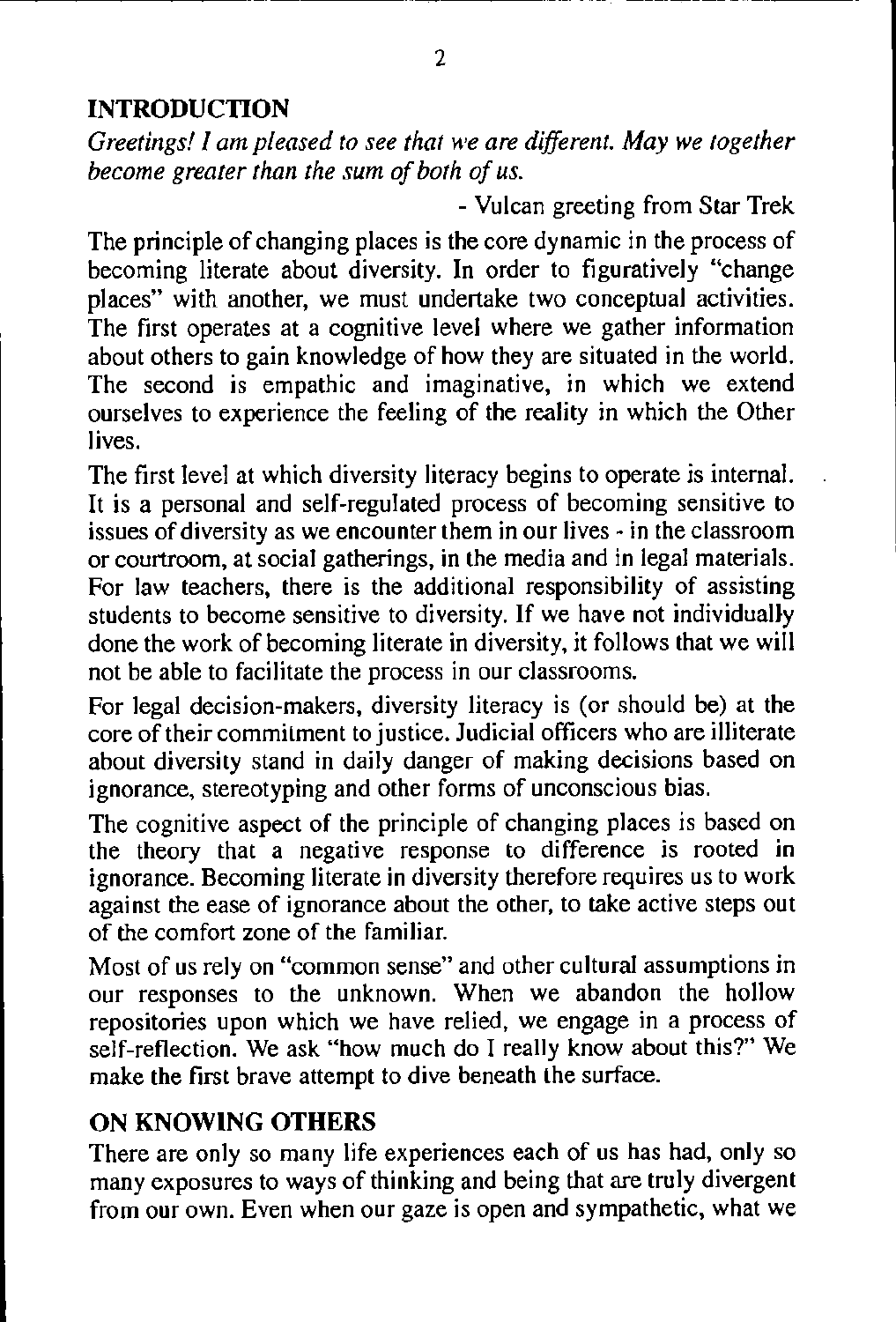see of another person's life is never the full picture. We fonn impressions from mere glances: the aged face, the wheelchair, the fez, the leather pants and earring, the wedding ring, the pregnant belly. But in the absence of real intimacy we cannot know the meaning people give to their own experiences.

As we begin to move from fixed ideas and impressions to inquiry into the lives of others, something shifts. A slow process of understanding gathers force. We first doubt and then actively stop assuming that our values and experiences are the norm. We develop a little humility.

The norm in South African law, as in so much else, has been and continues to be male. In addition, the norm or dominant "reality" tends to be white, middle-class, Christian, dualistic, and rational in the sense that a particular style of affectless thinking and engagement with the world is valorised (Fedler & Olckers 2001: 97ff.).

Consider for a moment what knowledge a group of white, middleclass, Christian males might have about African ancestral thanksgivings; being deaf; Jewish circumcision rituals; gay culture; pregnancy; or the festival of Eid.

Sealed in the insular chambers of our selves and our limited experience, we may not know, for example that it is against the Muslim religion to charge interest, or that many women suffer from post-natal depression.

It may be beyond any stretch of our imaginations to know what it must be like to be a gay teenager in a fundamentalist family.

For particular students, parties to a case, or colleagues, these may be self-defining experiences or conditions and may exert a profound influence on their experience of studying law or being involved in a lawsuit. Knowledge of how others live adds texture and nuance to the way we engage with the world, enriching the capacity to teach and take legal decisions and extending our understanding of why different people react to certain phenomena in unexpected ways. For example, we may be more sympathetic to a woman who is unable to leave an abusive marriage if we know that divorce is regarded as a form of social death in some religions and that it is difficult for a Jewish woman to get a religious divorce.

Knowledge of an individual's socio-economic circumstances, geographic location or religious beliefs may shed light on why he does not pitch up to court on a particular day. If we know that Muslim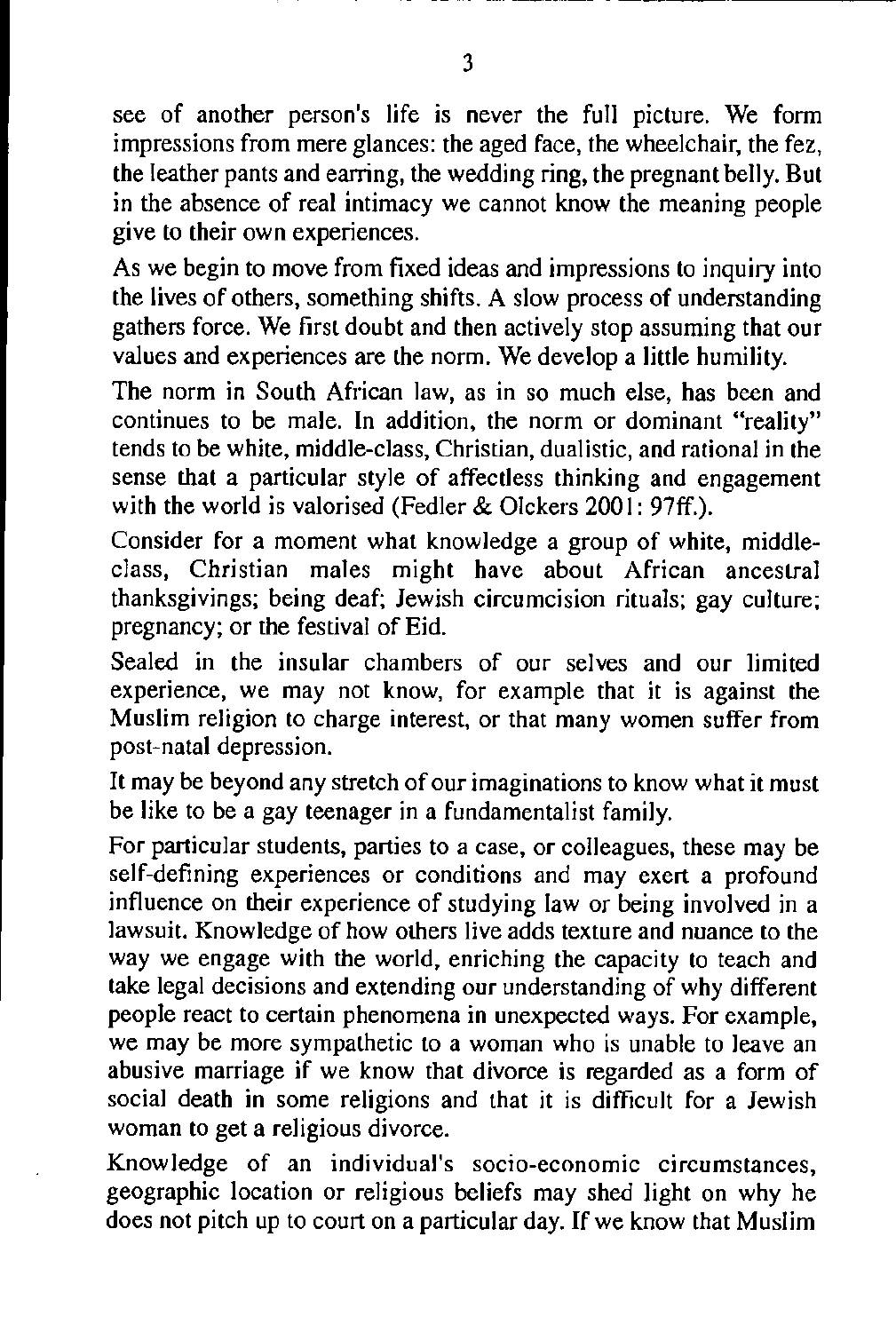students attend mosque at lunchtime on Fridays and Jewish students attend synagogue on Friday evenings or Saturday mornings, we will not set exams at those times.

Because most of us are often ignorant about the Jives, cultures and circumstances of the Other, gathering information requires effort on our part. We may have to read up about Islamic culture. We may decide to visit a gay club. We may need to search the Internet for information about cystic fibrosis. We may have to abandon our legal texts in favour of psychology journals for a while to gain understanding of manic depression. There are many methods for gaining knowledge but they require us to move outside our comfort zones.

Failure to gather information about the lives of others will often result **in** decisions steeped in ignorance, based on personal beliefs and out of touch with the broader reality. This has been an ongoing criticism of both the Bench and academics who are often seen to be remote from the social mainstream, protected residents of the proverbial Ivory **Tower** 

# **WORKING WITH DIVERSITY**

One of the most effective ways to develop diversity literacy is to work with the diversity within the classroom or courtroom. There will be many opportunities for law teachers and legal decision makers to encounter students, colleagues and parties to cases whose cultures, histories, values and socio-economic circumstances differ from their own. For both the teacher and decision maker, the imperative to be diversity literate is pressing, because both stand in a relationship of power over students and parties to a case. In some situations this will be compounded by race, gender and class disparities.

Students and parties to cases are vulnerable in ways that teachers and magistrates can predict to some extent, provided they have a degree of diversity literacy. While we cannot know the unique individual circumstances impacting on the lives of our students and parties to a case, we do know that they will be differently affected by what they see and hear in the courtroom or classroom according to how they are situated in the world in terms of sex, race, class, sexual orientation and **so on.** 

At the same time, the sex, race and class of the teacher or magistrate will also impact on how and what is taught in particular courses, or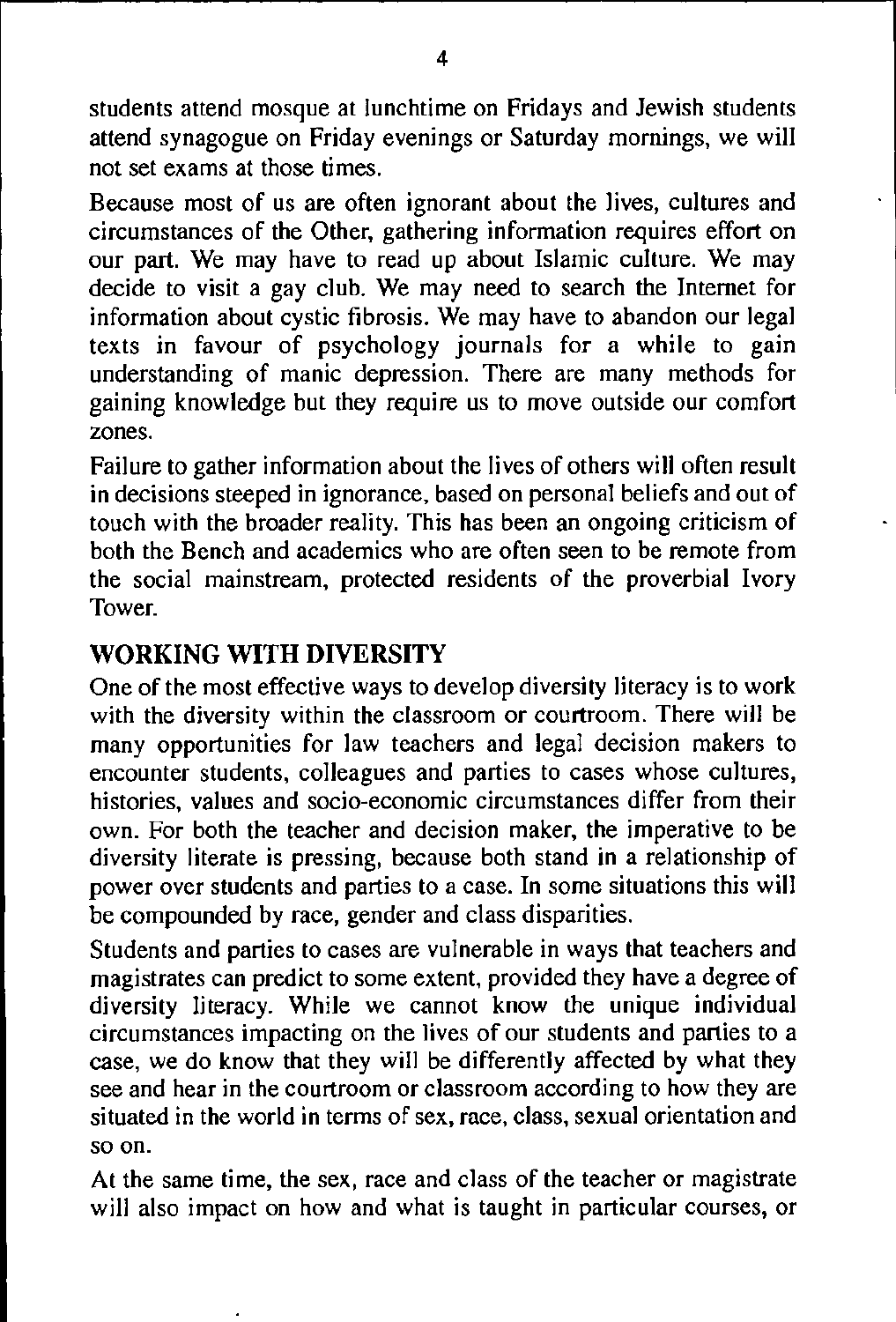the kind of decision that is ultimately reached. It is also important to be conscious of the fact that students and parties to a case will also tend to have preconceived and unarticulated ideas and face-value perceptions about teachers and magistrates, and these too will impact on the learning and decision-making processes.

How might this kind of approach work **in** practice? A teacher working contextually **in** a criminal law lecture would notice and bring to his students' attention that half the class is female. In teaching the case of S v **J** 1998 (2) SA 984 (SCA), in which the Constitutional Court revised the cautionary rule in rape cases, he might wonder whether any of his female students had been raped. He might wonder whether any of his male students had raped or attempted rape. He might make these concerns explicit before discussing the case.

In order to deepen his understanding of rape, he might read a book by a survivor, or interview a police officer at the charge office. He might explore feminist critiques of why the legal system fails women. He might chat to his wife, daughter, sister, mother or friends about their fears of rape. He might make an effort to trace the latest rape statistics for South Africa and distribute them in class before dealing with the facts of Jackson.

In teaching the Credits Agreement Act 75 of 1980, a teacher trying to work with diversity would be aware of the probability that black and white students and students from different class backgrounds would have had very different personal experiences with hire-purchase. In all likelihood, few white students and students from upper-class backgrounds would have encountered the concept in any practical way, whereas black and working-class students might have had to witness the indignity of repossession of furniture bought on hirepurchase by their parents.

When teachers lack information about a particular situation or experience, they can call in guest lecturers. A psychotherapist might be asked to discuss why certain men rape, for instance. An actuarial scientist might be asked to explain how the quantum of damages is assessed **in** particular cases. A shop steward could be asked to explain the process of collective bargaining. In addition, immersion experiences for the class can be arranged, such as a visit to an HIV ward, a squatter camp or a maintenance court.

Judges or magistrates in similar situations can call expert witnesses. In the recent defamation case of Holtzhauzen v Roodt 1997 (4) SA766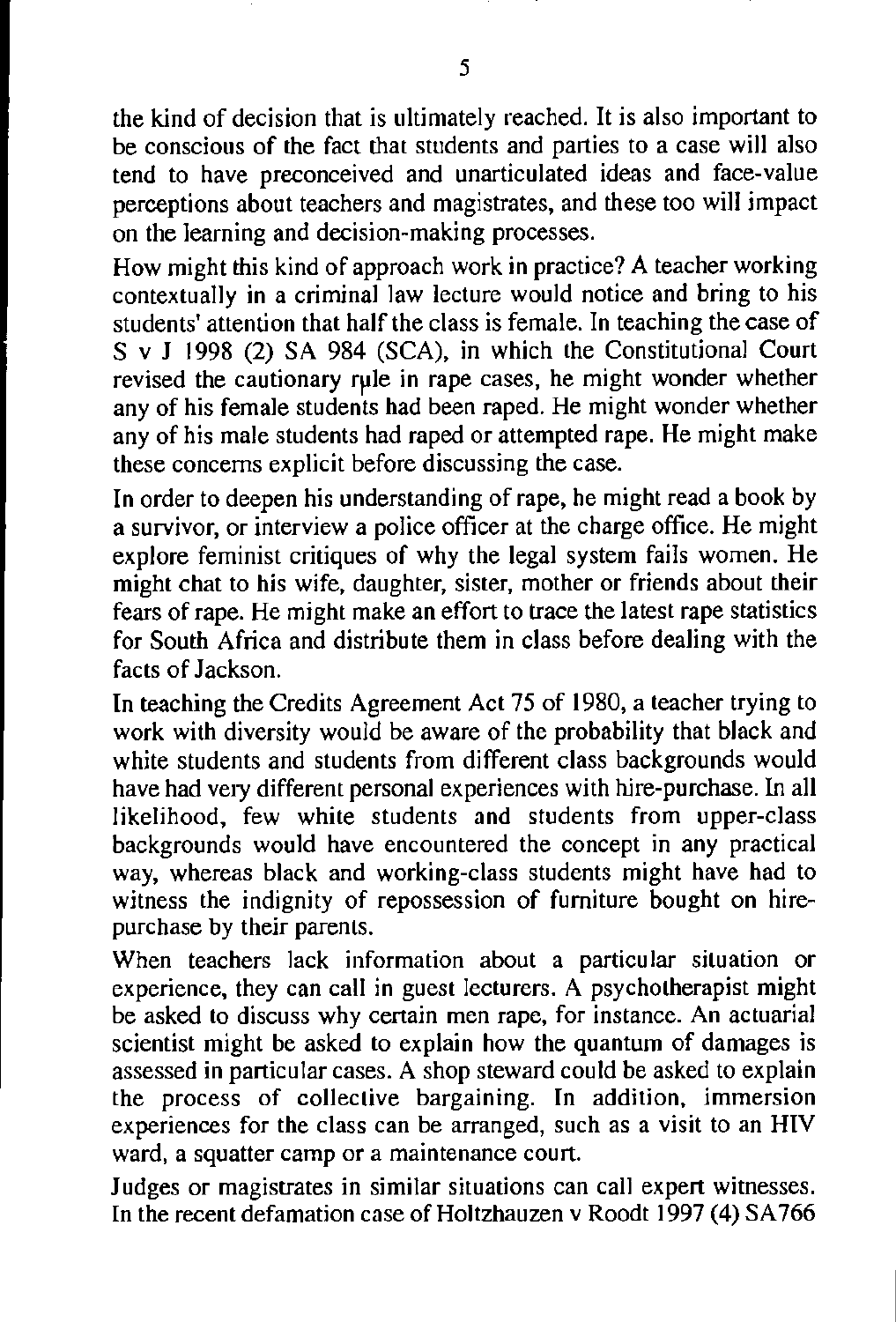W, an alleged rapist sued the victim for telling people he had raped her. Justice Satchwell accepted the evidence given by a counsellor on "Rape Trauma Syndrome" and noted (at 778 H-I):

I acknowledge that the ability of a judicial officer such as myself to fully comprehend the kaleidoscope of emotion and experience of both rapist and rape survivor is extremely limited. **In** such circumstances, I am of the view that it would be unwise and it would be irresponsible for myself as a judicial officer, who is lacking in special knowledge and skill, to attempt to draw inferences from facts which have been established by evidence, without welcoming the opportunity to learn and to receive guidance from an expert who is better qualified than myself to draw the inferences which I am required myself to draw.

Working with diversity in the classroom also means drawing on students' knowledge of their own lives. Once made explicit, the varying backgrounds and life experiences of students can greatly enrich class discussions. The first level of this kind of engagement is with visible difference in the class: men and women, black and white students, locals and foreigners, old and young. As people get to know each other and trust develops, it is possible to engage with more hidden levels of diversity, such as gay and "straight" students, particular religious orientations, and groups in the class who may be single parents or orphans or survivors of sexual abuse. Attention to facilitation skills should enable the teacher to elicit responses to legal issues that reveal this kind of rich diversity within the classroom. At the very least, understanding that diversity runs deep must mitigate the unwanted acontextual approach to teaching and legal decision making.

#### **AFRICAN VALUES**

Much has been made in South Africa of the differences between Western and African systems of thought, partly as a way for Africans to reclaim the beauty of their heritage in the wake of the brutalities, distortions and diminishments of apartheid. To the extent that it is possible to generalise, we offer a few of the differences between African and Western cultures.

The basic unit **in** Western culture is the nuclear family, in which the independence of individuals is stressed. By contrast, the extended family with strong communal ties forms the basis of African culture.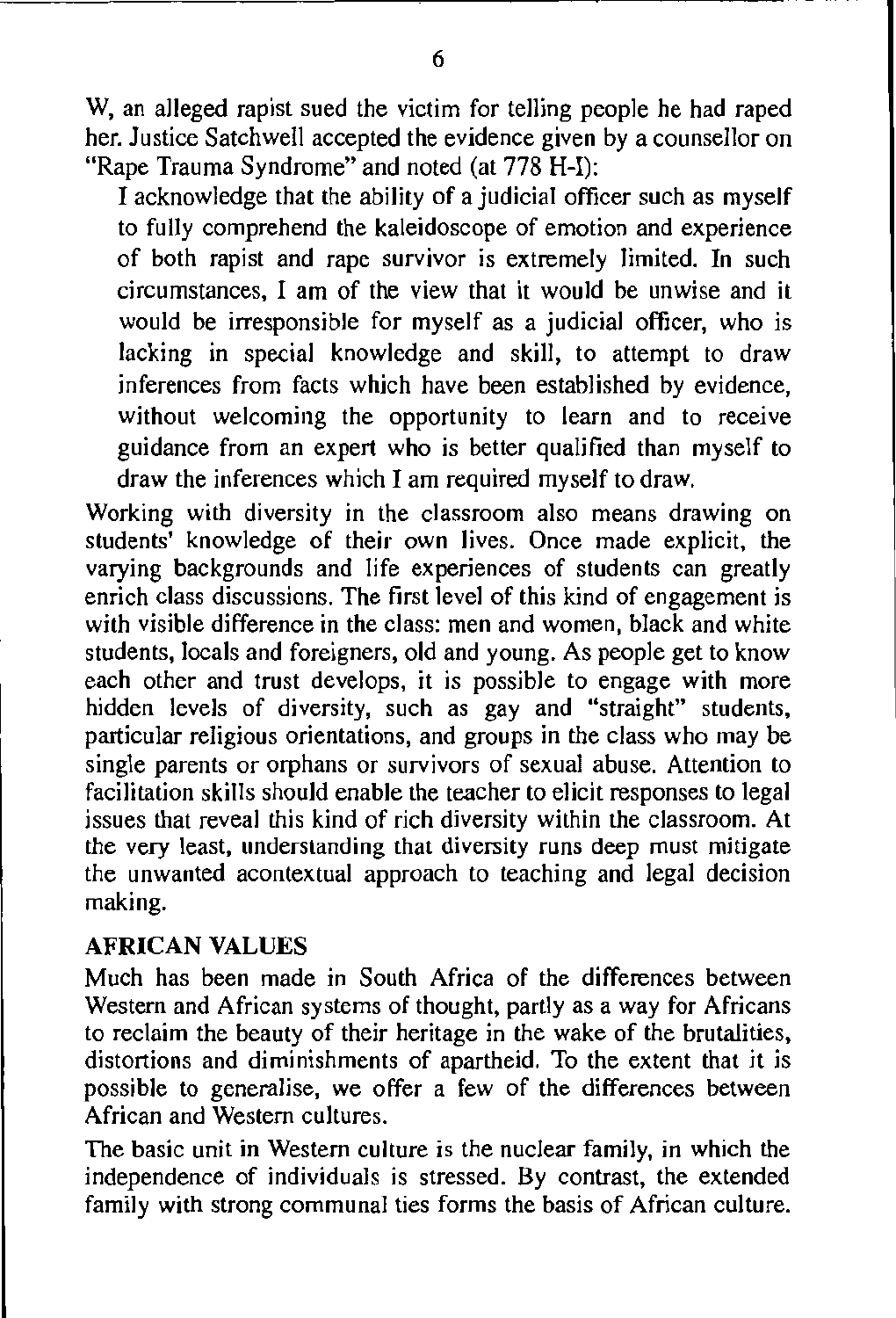Whereas the Western value system endorses an individualist approach to law, in which individuals are regarded as rights bearers and separated from all other beings, African values reflect a more communitarian jurisprudential approach, in which individuals are seen in relationship to others.

While the Western orientation in the world tends to focus on work towards the future, much of African tradition is about reverence for the ancestral spirits of the past. African tradition is deeply oral, while the West favours the written word. African culture honours the dream and intuition as repositories of wisdom, whereas **in** Western culture it is mostly acquired knowledge that commands respect.

Speaking loudly **in** public may be regarded as bad manners in Western culture, whereas it is expected in African culture in order to assure all listeners that no gossip is taking place. Similarly, African people who enter a house or office will usually sit down without being asked. Westerners might regard this as bad manners but in African culture it is rude to stand in someone else's space. Sitting is a sign of respect.

An African student or witness might not look a lecturer or magistrate in the eye. If the lecturer or magistrate is not African herself, she might regard the student or witness as "shifty". In African culture, however, it is bad manners to look directly into the face of a person to whom one owes respect.

### **WALKING IN THE SHOES OF THE OTHER**

Native Americans have a saying: you cannot judge another person until you have walked a day in his moccasins. This is diversity literacy at its most meaningful. To reach the level of empathy implicit in the principle of changing places, we must walk **in** the shoes of the Other. Beyond, or perhaps through the gathering of information about others, we move into a place of feeling. This is where we have to go in order to change places with another so that we are transformed.

Even if we have "never sniffed teargas", we need to be able to "weep all the same". Schaffer and Cochran (1994: v) refer to humanist psychologist Carl Rogers, known particularly for his focus on empathy and compassionate listening, who coined the phrase "unconditional positive regard" as part of a technique he called clientcentred therapy. Rogers (in Schaffer & Cochran ibid. ) says: ''To be of assistance to you I will put aside myself ... and enter into your world of perception as completely as I am able. I will become, in a sense,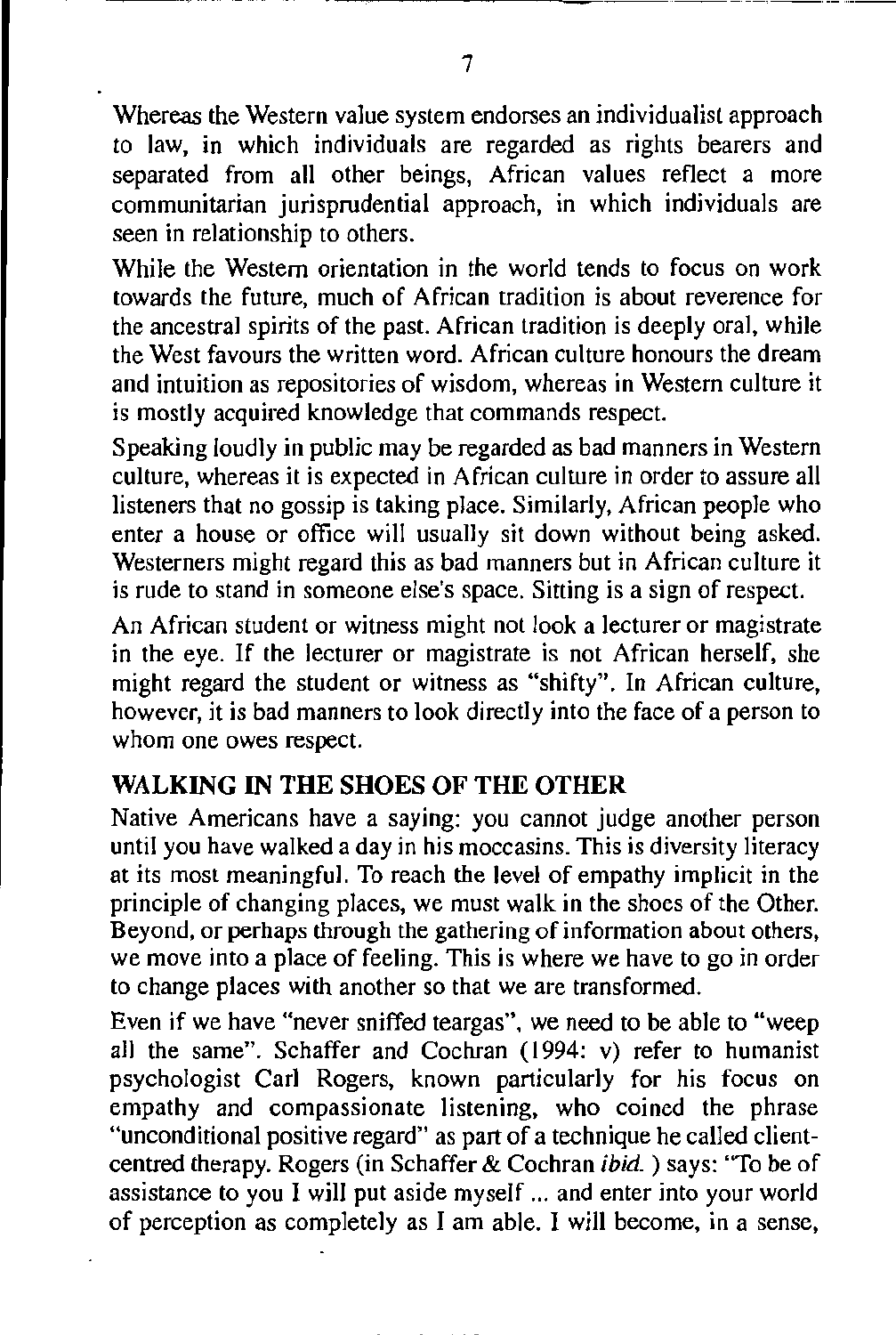another self for you, a safe opportunity for you to discern yourself more clearly, to experience yourself more truly and deeply, to choose more significantly."

There is obviously a difference of degree in the empathy necessary for therapeutic and communication encounters and that appropriate to other settings. However, in terms of the formalist approach to law for example, any degree of empathy is rejected on the basis that it is not a legitimate "legal" response. Indeed, empathy tends to be regarded as both irrelevant and obstructive to legal understanding. Thus, as Lynne Henderson notes (1987: 1579):

The ideological structures of legal discourse and cognition block affective and phenomenological argument: the "normal" discourse of law disallows the language of emotion and experience. The avoidance of emotion, affect and experiential understanding reflects an impoverished view of reason and understanding - one that focuses on cognition in its most reductionist sense. This impoverished view stems from a belief that reason and emotion are separate, that reason can and must restrain emotion and that lawas-reason can and must order, rationalise and control.

Henderson *(ibid.)goes* on to argue that far from being foreign to legal understanding, empathy is itself a form of understanding, integral to the process of decision making. She describes empathy as encompassing three basic phenomena:

- feeling the emotion of another;
- understanding the experience or situation of another, both affectively and cognitively, often by imagining oneself to be in the position of the other; and
- action brought about by experiencing the distress of another (a form of sympathy).

In fact, the notion of empathy is not foreign to our current South African legal consciousness. The African concept of ubuntu, that each individual's humanity is co-dependent upon the humanity of others, is a fundamental value of the Constitution and our new legal framework. Indeed, the very notion of human rights depends on an empathic identification with the Other.

However, there is also a kind of empathy that can be problematic, particularly when it is unconscious or invisible. This aim of this kind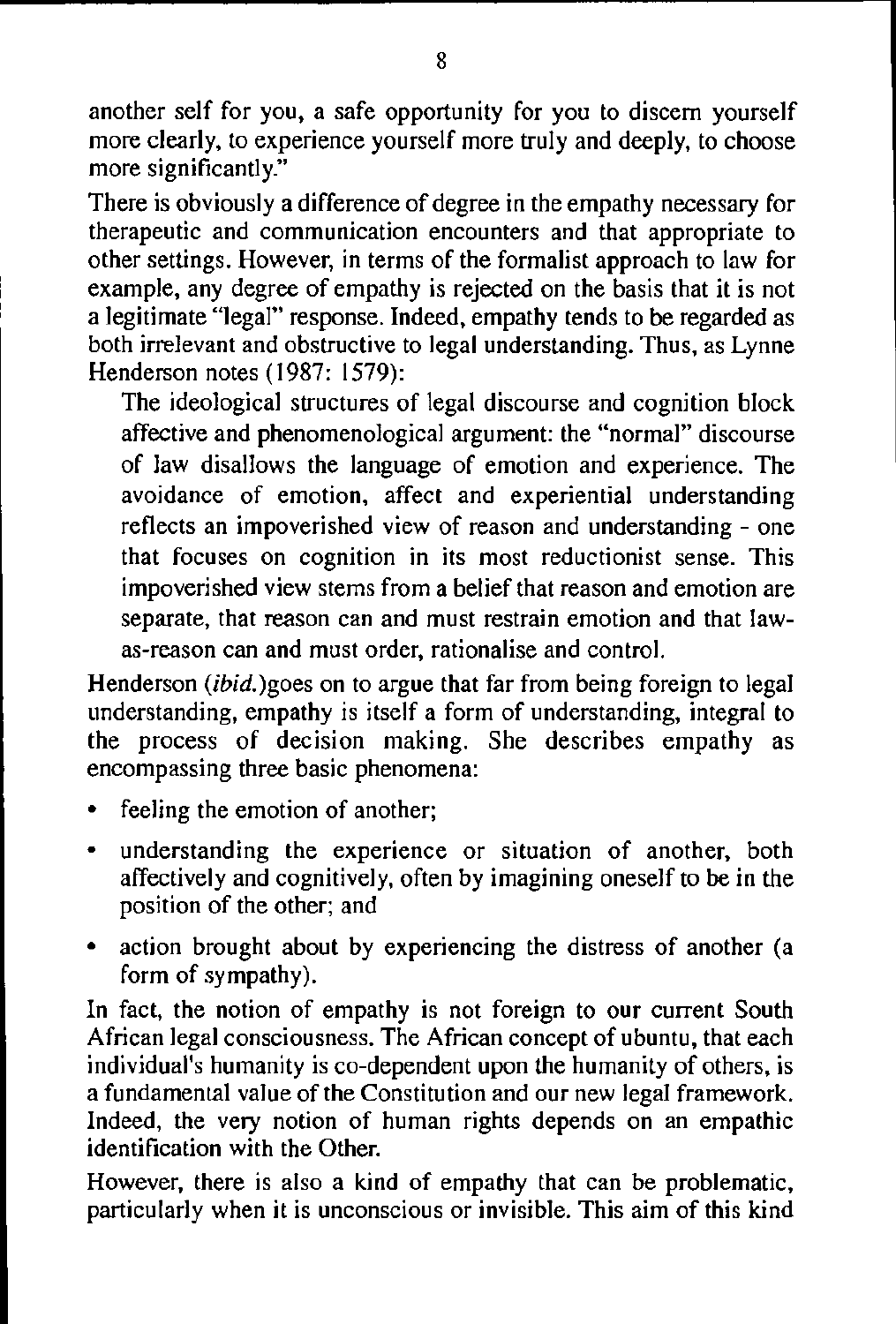of empathy is to become conscious of our own inarticulate premises or undeclared attitudes (and those that are systemic). Once we become aware of an empathic response to particular individuals, we can begin to explore whether that empathy is based on identification with the familiar (eg. a female magistrate may identify with a female plaintiff) or whether it is a "legitimate" response to the experiences of another (eg. a lecturer with a blind mother may respond warmly to a request for help from a blind student).

Cultivating the capacity to empathise with others is an expansive commitment: it means becoming more aware of self and others; it means noticing prejudicial attitudes within and around us; it means extending our ability to feel sympathy to those unlike ourselves as well as those who are near and dear. Taken to its extreme, commitment to empathy becomes the biblical command to "love thy **enemy".** 

Working with empathy is not a simple matter, however. Because we naturally empathise with those who are similar to ourselves, we will not be able to empathise equally with everyone (cf. Massaro 1989: 2109-10).

## **THE CALL TO CONTEXT**

Empathy itself feeds into a larger academic movement characterised by the term "a call to context". Proponents of this new way of thinking argue for the need to enable the hearing of individual "voices", the telling of individual "stories", particularly those that have been marginalised or silenced. Massaro notes ( 1989: 2105-6):

Storytelling is part of an overall "call to context" which is directed at jurisprudential and normative ends. Those who encourage legal storytelling and those who favour empathic decision making seem to share at least two concerns. One concern is that legal theory and legal discourse often are too removed from individual experience. Academics; judges and lawyers often juggle concepts and spar with abstractions, without consulting the human concerns actually at issue in their deliberations. Stories can shock them back into sensation, into life as it is versus how we talk about it. Stories are one way to bring law down to life, to the people, "to the ground". This reflects, I believe, a broader suspicion of traditional jurisprudence's emphasis on acontextual rules and about the way that Western epistemology tends to describe or interpret experience and understanding.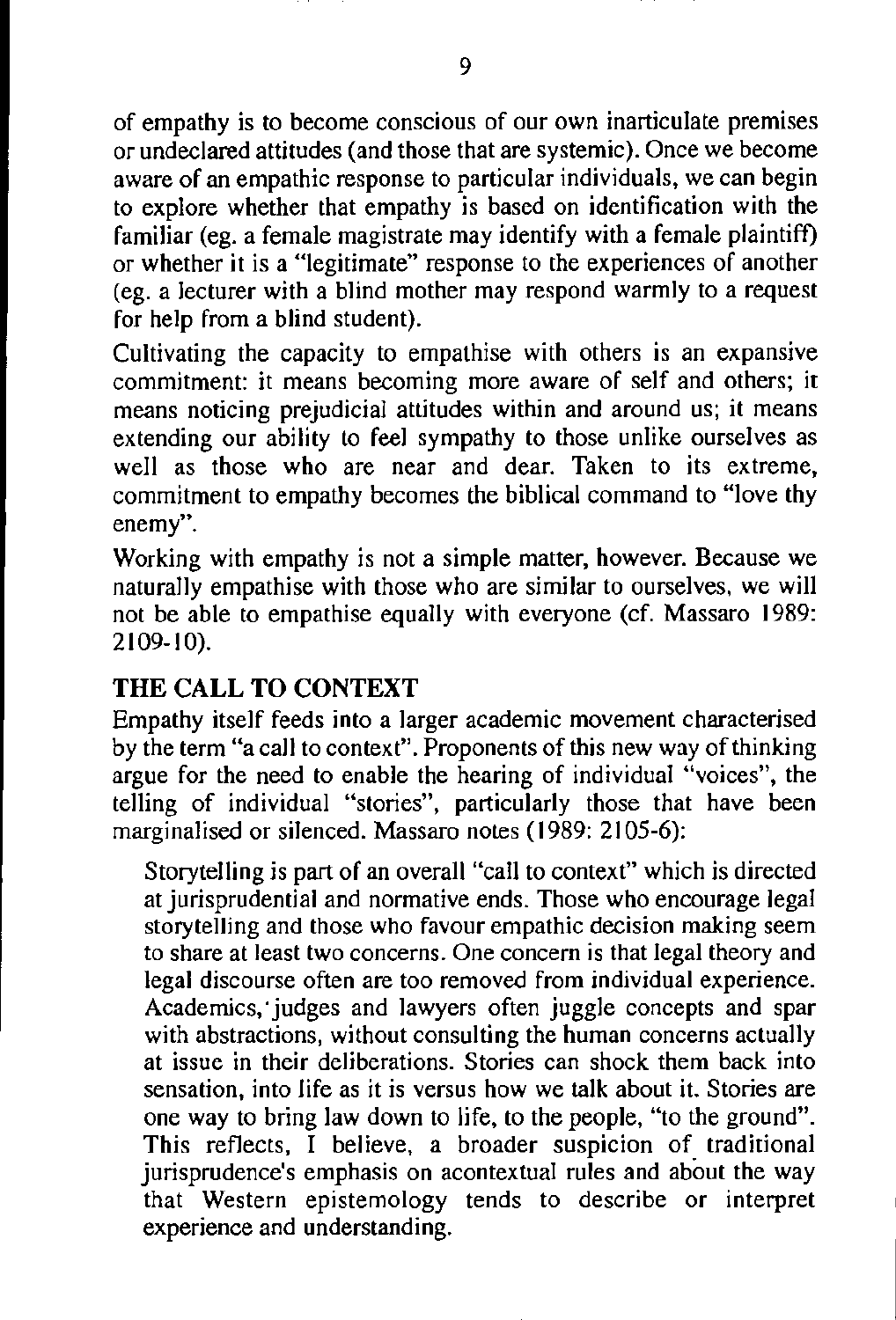The second shared concern of at least some of the legal storytelling advocates is normative ... [in favour of] bringing things down to context, to individual storytellers and their unique experience. This view implies that all voices are equal, and that diversity of voices should be a paramount political value. Human dignity - each storyteller is an end, not a means - seems to be an implicit normative principle of the legal storytelling approach.

# **CONCLUSION**

Enabling people's voices to be heard can be taken very literally *in* the classroom. It is easy for teachers to identify who speaks, and who does not speak, and to seek ways to encourage the silent *into* voice. There are many exercises and techniques that can be used to encourage people to speak *in* class, to voice their opinions and share their experiences. A few of these exercises are provided below (cf. Rooth 1995).

As Samovar and Porter (1994) would suggest, by increasing our knowledge of the lives of those who are unlike ourselves and by listening empathically to what they say about their circumstances, we enlarge the universe of understanding and enhance the discourse of intercultural communication.

## Class exercises

## I. *Walking in the shoes of the other*

Ask students to come to the centre of the class, take off their shoes and put them in a big pile. Then ask each student to choose the pair of shoes least similar to their own, to put them on and walk around the class in them. After they have done this for a few minutes, students can put their own shoes back on. Ask students to discuss the following questions in small groups.

- What did it feel like to walk in shoes so different from your own?
- What thoughts did you have about the "kind of person" who wears these shoes?
- Did you get a sense of the person's personality, life experiences, daily routine by walking in his or her shoes?
- How do these imagined experiences differ from your own?

It is the role of the facilitator to link the experiential aspect of the exercise to the range of feelings, discomforts and resistances involved in developing true empathy for others.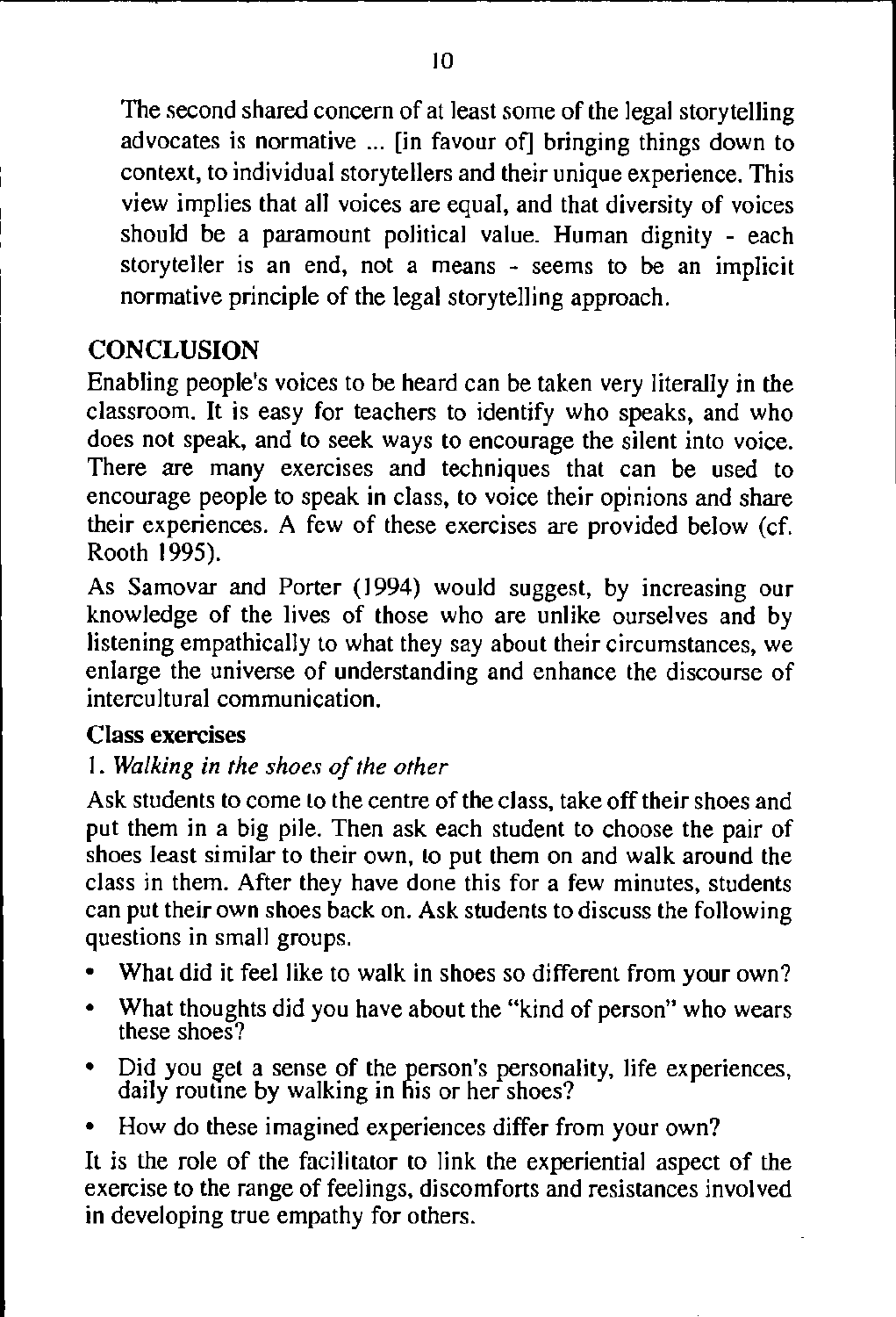### 2. *Perception of danger*

This exercise can be used in criminal law or delict subjects in which the concept of reasonableness is being explored. Specifically, it illustrates an example of a mistake of fact, or putative self-defence.

Janet, a hairdresser, is closing up her shop in the late afternoon. She is alone in the shop. A man knocks on the door and asks her if it is possible for her to cut his hair quickly, as he has a meeting in the morning and wants to look presentable. Janet lets him in and seats him in front of a mirror. She covers him with a plastic drape and goes into the backroom to fetch her scissors. From the backroom, she sees him in the mirror and notices his hands making jerking motions underneath the plastic drape. She picks up a bottle, walks quietly up behind the man and knocks him out by breaking the bottle over his head. She then calls the police. When the police arrive and remove the plastic drape, it is found that the man was cleaning his glasses underneath the plastic drape. Possible questions to be answered are:

- What did Janet think the man was doing under the plastic drape that made her react by hitting him over the head with a bottle?
- Though she was mistaken, was her perception of harm reasonable?
- If Janet had been a man, would you expect him to react in the same way?
- What factors made Janet believe she was potentially in danger?
- What factors would, in Janet's eyes, have minimised her perception that she was in danger?
- 3. *Stereotype literacy*
- Invite a lecturer from the communication department to come and explain how the phenomenon of stereotyping occurs and develop exercises to illustrate it.
- Facilitate discussions around the issue of discrimination. Let students tell of their own experiences of discrimination.
- Encourage cross-cultural understanding through events, parties, attendance at different cultural activities, and acknowledge the full spectrum of cultural and religious holidays (ensure that everyone in the class knows and understands the relevance of Eid, Chanukah, Easter, Ramadan etc.).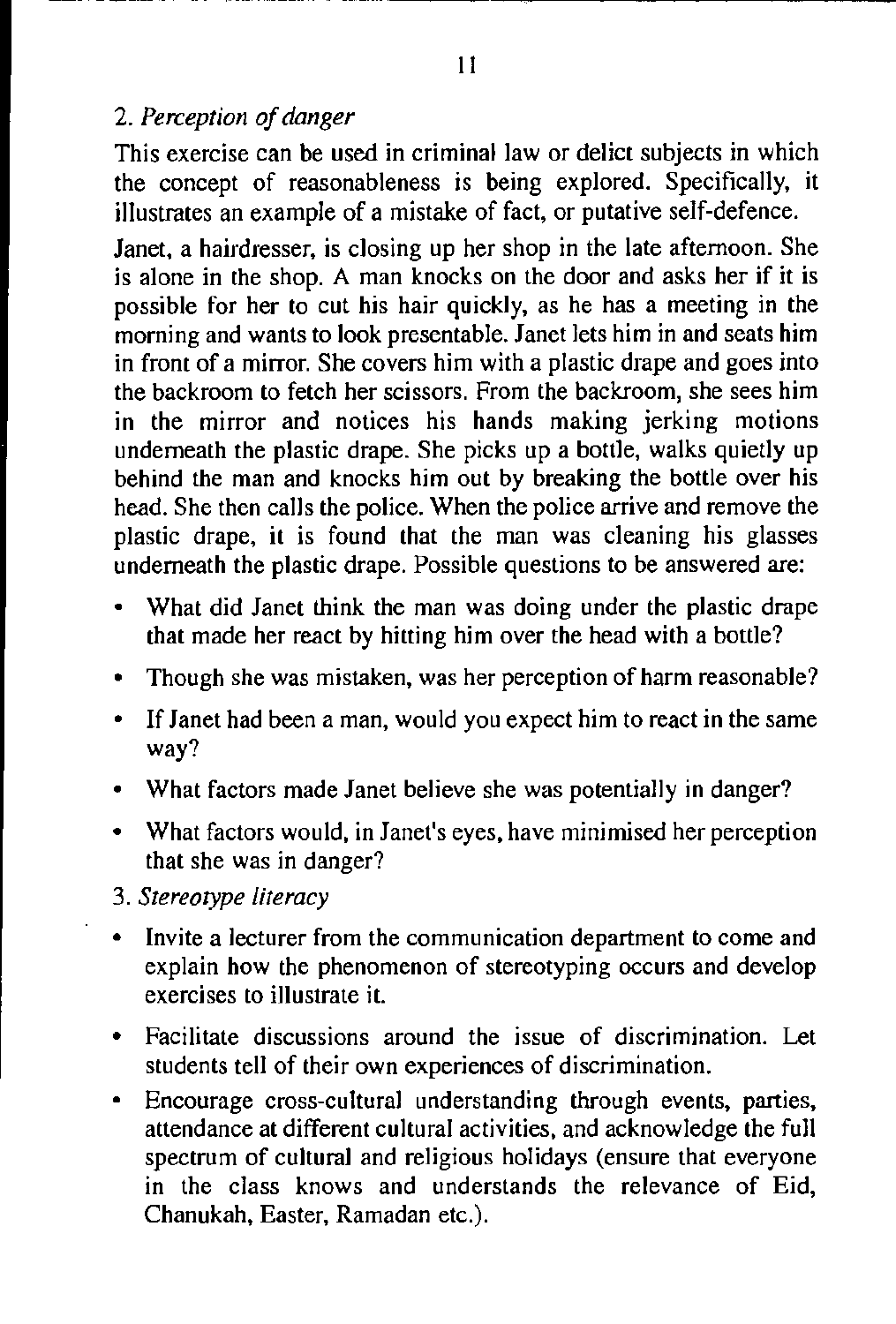#### 4. *Diversity literacy*

Arrange a **cultural** open space: participants select issues they want to discuss and· facilitators assist the group to do this.

- Arrange for an input by a communicologist to explain how language and culture work together.
- Arrange for "speak outs" from experts in NGOs **in** relation to social issues such as rape, domestic violence, HIV, disability etc.
- Arrange "immersion activities": put together a programme of events and activities exposing students to different realities such as visits to prisons, shelters for homeless people, township events, or debates in Parliament and the provincial legislatures.
- Include exercises in class that encourage the development of a range of life-skills, including listening and counselling skills.
- Use role-plays in the classroom to facilitate experiential learning about certain situations, such as the trauma of giving evidence about sexual offences, "coming out" as a gay person, or living with HIV/AIDS.